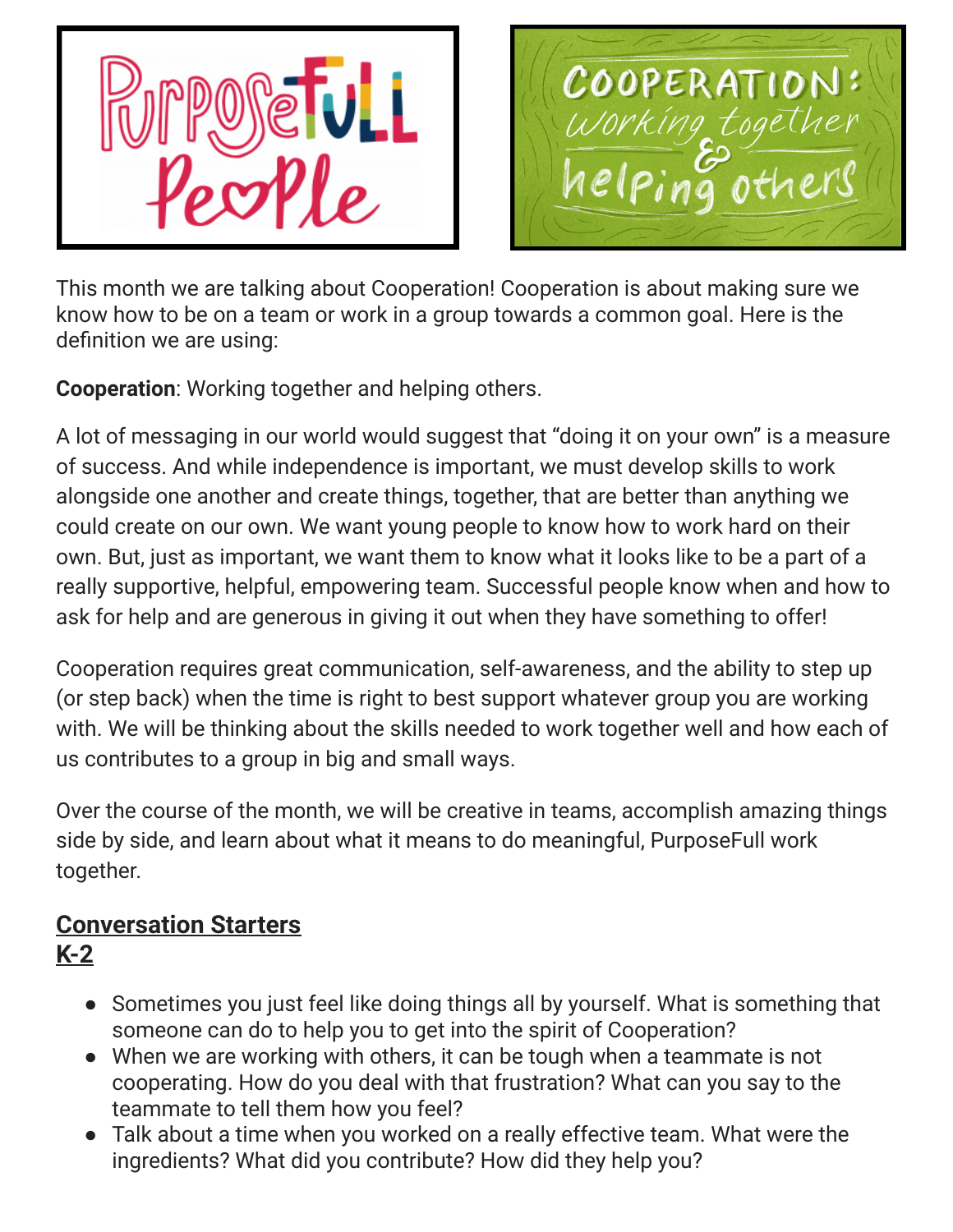● It has been said that teams are only as good as their weakest player. What do you think about that?

- What skills are important for Cooperation? Which of those skills are your strengths and which skills would you like to improve?
- What does Cooperation look like in your home? How would each member of the household prefer others Cooperate with the

### **Questions You Could Ask**

- **K-2**
	- What are some activities where it's easy for you to practice Cooperation? Which activities make it difficult? Why do you think that is?
	- Do you like working together with other people? Can you name some things you do at home that require Cooperation or teamwork?
	- Who is someone you love to work with? What makes it easy to Cooperate with them?

# **3-5**

- Think about a sports team that you've played on or seen on television or your computer. Which athlete do you think of when you hear the phrase "team player?"
- What makes working with others fun? What makes working with others challenging? Where do you see Cooperation work well? Where doesn't it work well?
- Who is someone you Cooperate well with? Who is someone you struggle to Cooperate with? Why do you think that is?

# **Application Books**

- **K-2**
	- **That Fruit Is [Mine!](https://www.amazon.com/That-Fruit-Mine-Anuska-Allepuz/dp/0807578940/ref=as_li_ss_tl?s=books&ie=UTF8&qid=1519067568&sr=1-1&keywords=That+Fruit+Is+Mine!&linkCode=sl1&tag=melitaylonli-20&linkId=3d0c69cb451393adc3270347e75e02f3)** by Anuska Allepuz Five elephants learn the power of teamwork from mice that work together to accomplish the goal of getting fruit from a tall tree!
	- **Red & [Yellow's](https://www.amazon.com/Yellows-Noisy-Night-Olive-Branch/dp/1402790708/ref=sr_1_1?creativeASIN=1402790708&linkCode=w61&imprToken=fgHs1fpEYV5P59kb-ZLSmA&slotNum=0&s=books&ie=UTF8&qid=1336269240&sr=1-1) Noisy Night (The Olive Branch)** by Josh Selig Red and Yellow have to learn how to cooperate with each other and resolve their problem together. Red is playing loud music while Yellow is trying to sleep.
	- **[Frankie](https://www.amazon.com/Frankie-Mary-Sullivan/dp/0544611136/ref=as_li_ss_tl?s=books&ie=UTF8&qid=1495127190&sr=1-1&keywords=Frankie&linkCode=sl1&tag=melitaylonli-20&linkId=24b253c95d03d9e938015a9167900fc3)** by Mary Sullivan Frankie, the dog, was so excited to be adopted into a new family. When he gets to his new home, he meets Nico. Nico has lived here for a while. See how Nico and Frankie learn to be friends.

# **3-5**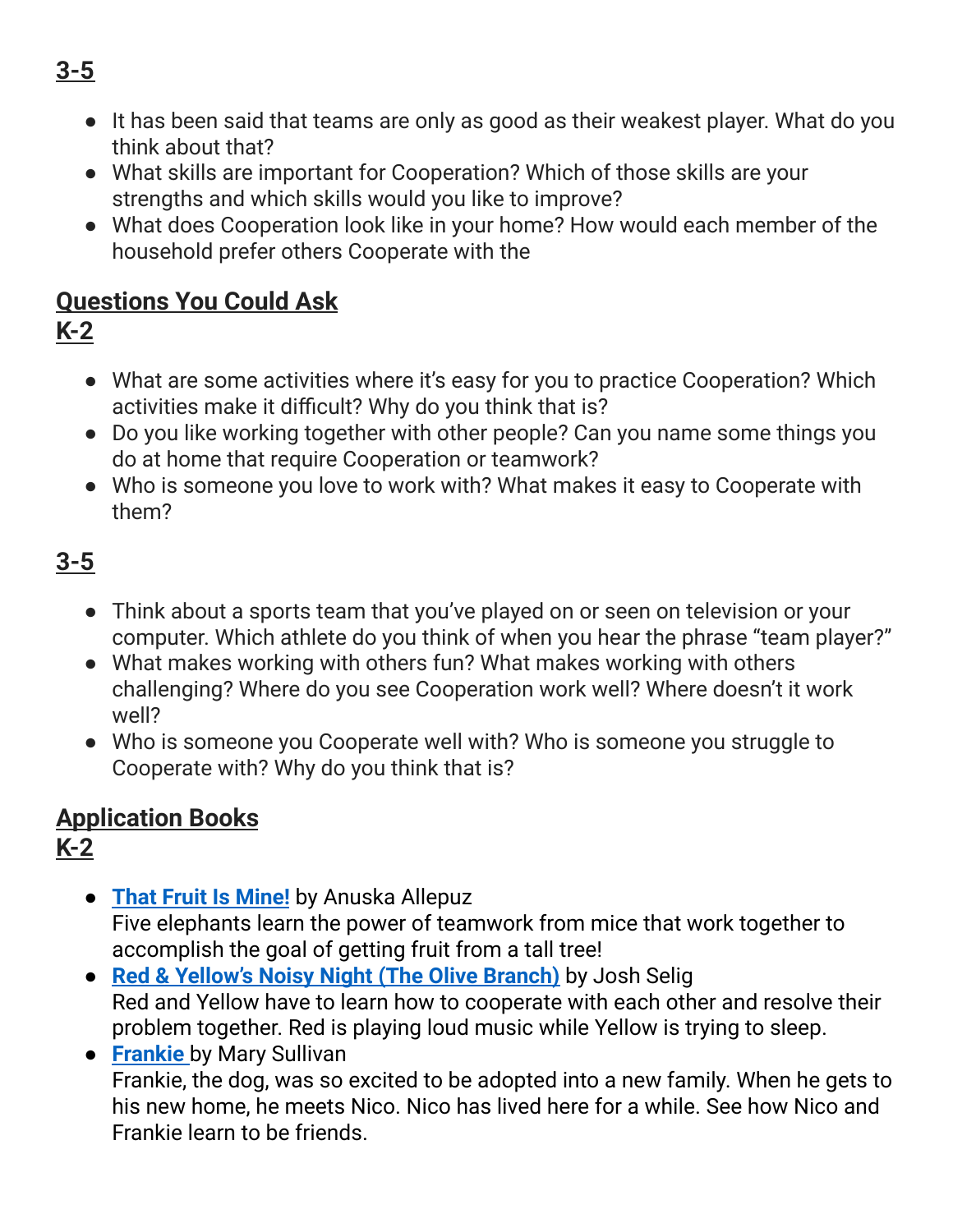**• [Swimmy](https://www.amazon.com/dp/B006N56YL0/ref=dp-kindle-redirect?_encoding=UTF8&btkr=1)** by Leo Lionni

The tale of a little fish who finds his purpose when he discovers the need to work together.

- **Howard B. Wigglebottom Learns About [Sportsmanship](https://www.amazon.com/Howard-Wigglebottom-Learns-about-Sportsmanship/dp/0982616562/ref=tmm_hrd_swatch_0?_encoding=UTF8&qid=1562979783&sr=1-1)** by Howard Binkow Playing just for the fun of it? Sure thing. In this story, Howard learns the value of working together and cooperating to create a win-win, win or lose.
- **[Nugget](https://www.amazon.com/Nugget-Darling-Barbara-M-Joosse/dp/0395645719/ref=tmm_hrd_swatch_0?_encoding=UTF8&qid=&sr=) and Darling** by Barbara Joosse When Darling, the new kitten, threatens to get in the middle of Nell and her dog Nugget, will they learn to all get along and become friends?
- **Yoga [Friends](https://www.amazon.com/Yoga-Friends-Pose-Pose-Adventure/dp/1622038169/ref=tmm_hrd_swatch_0?_encoding=UTF8&qid=&sr=)** by Mariam Gates In this treasure, the author invites friends to buddy up and work together as they stretch, relax, and grow through yoga poses.
- **The Little Red Hen [\(Makes](https://www.amazon.com/Little-Red-Hen-Makes-Pizza/dp/0142301892) A Pizza)** by Philemon Sturges In this version of the age-old fable, the Little Red Hen is about to make a pizza, but will she be able to get any of her friends to help her?

# **3-5**

- **The [Whispering](https://www.amazon.com/Whispering-Town-Holocaust-Jennifer-Elvgren/dp/1467711950/ref=as_li_ss_tl?ie=UTF8&dpID=51NKPpXLMUL&dpSrc=sims&preST=_AC_UL160_SR131,160_&refRID=14X8K0AMSFKF3B8TF4MP&linkCode=sl1&tag=melitaylonli-20&linkId=3c6ab3eb77aa357d7797435511ff3d2b) Town** by Jennifer Elvgren This story shows how townspeople can work together with whispers to help a fleeing family during the Holocaust.
- **Code 7: [Cracking](https://www.amazon.com/Code-Cracking-Epic-Life/dp/1940556007/ref=sr_1_1?crid=2KGXC7PZPSL1B&keywords=code+7+cracking+the+code+for+an+epic+life&qid=1561156954&s=gateway&sprefix=code+7%2Caps%2C211&sr=8-1) the Code for an Epic Life** by Bryan R Johnson Throughout the book, each character learns an important lesson about themselves when faced with a challenge. At the end of the book, you are left with 7 code words from each character's story that can help to make a life epic! Working together to accomplish a goal takes teamwork and Cooperation.
- **[Goal!](https://www.amazon.com/Goal-Mina-Javaherbin/dp/0763658227/ref=sr_1_1?keywords=goal+by+mina&qid=1561831028&s=gateway&sr=8-1)** by Mina Javaherbin In a dusty township in South Africa, Ajani and his friends have earned a brand-new, federation-size soccer ball. They kick. They dribble. They run. They score. These clever boys are football champions! But when a crew of bullies tries to steal their ball, will Ajani and his friends be able to beat them at their own game?
- **The Subway [Sparrow](https://www.amazon.com/Subway-Sparrow-Sunburst-Book/dp/0374471290/ref=sr_1_1?keywords=The+subway+sparrow&qid=1561831061&s=gateway&sr=8-1)** by Leyla Torrest An English-speaking girl, a Spanish-speaking man, and a Polish-speaking woman might not be able to converse, but when a sparrow trapped in their subway car needs help, their common concern bridges the language barriers between them.
- **Chasing [Vermeer](https://www.amazon.com/Chasing-Vermeer-Scholastic-Gold-Balliett/dp/0439372976/ref=sr_1_1?keywords=chasing+vermeer&qid=1561831127&s=gateway&sr=8-1)** by Blue Balliet When unrelated, strange events start happening, Petra and Calder team up to combine their talents to solve an international scandal
- **[Teamwork](https://www.amazon.com/Teamwork-Isnt-Thing-Dont-Share/dp/1934490350) Isn't My Thing And I Don't Like To Share** by Julia Cook RJ doesn't want to cooperate and share at school or at home. Will his soccer coach help him understand why Cooperation is a skill that he'll need on and off the field?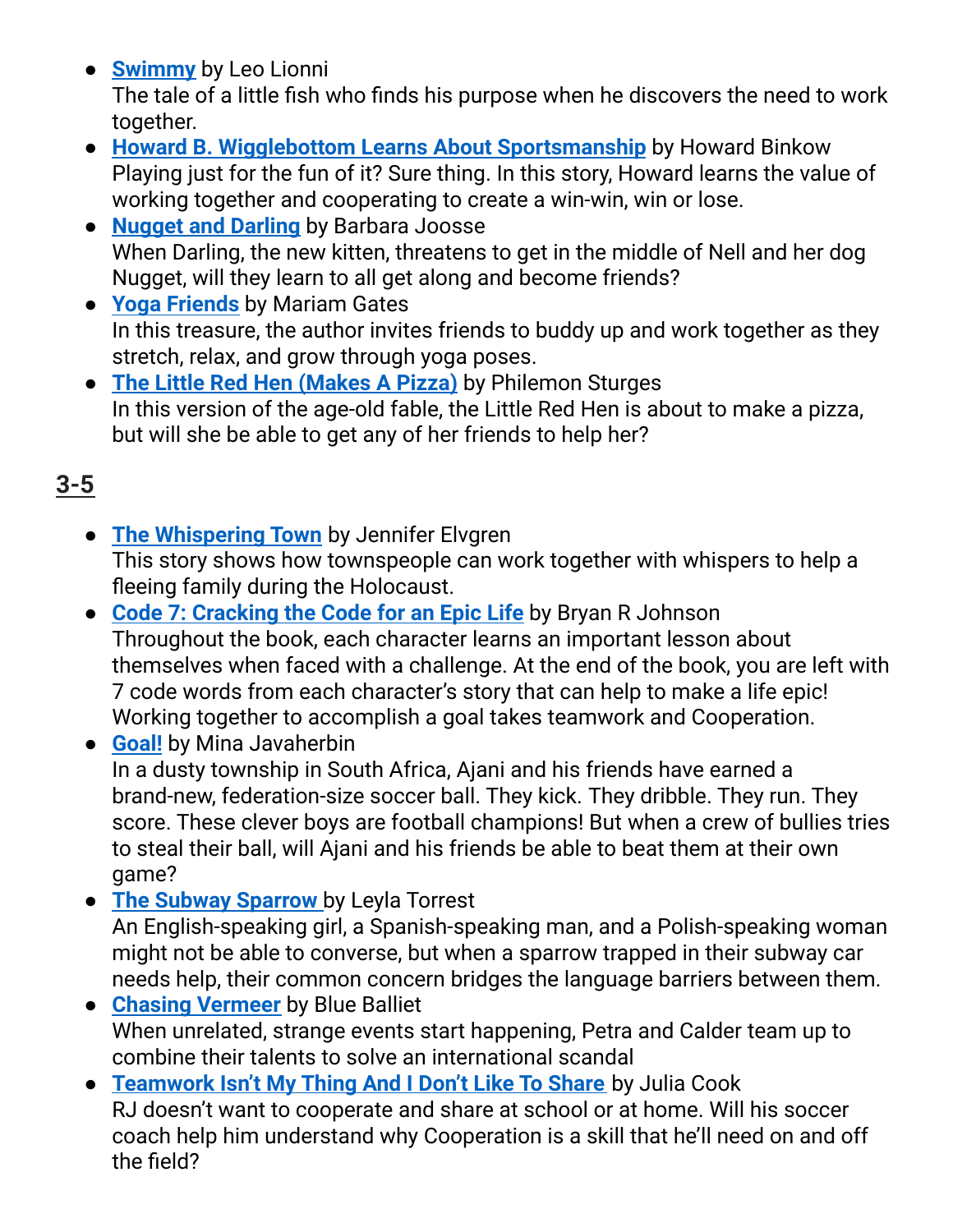● **Earth Day – [Hooray](https://www.amazon.com/Earth-Day-Hooray-MathStart-Stuart-Murphy/dp/0060001291)** by Stuart J. Murphy

When Ryan, Luke, and Carly decide to collect and recycle cans, they find out that Cooperation pays off as they meet their goal of 5,000 cans to get enough money to beautify the local park.

### **Activity**

#### **K-2**

Only available for 3-5 for this Character Trait

### **3-5**

Play the classic cooperative catch game as a family! Choose an object to toss back and forth. Use a water balloon if you are feeling brave or keep it simple with a beanbag. Stand across from your partner with your toes about one foot apart. One partner tosses the object to the other partner. Each time the object is caught, the partners take one step backwards to create a larger gap. The thrower and the catcher must work cooperatively to be successful! See how you can improve your communication and score (distance) over the course of the month.

**For your reading K-2 Teaching Children to [Cooperate](https://extension.psu.edu/programs/betterkidcare/early-care/tip-pages/all/teaching-children-to-cooperate)** from the PennState Extension **5 Simple Yet Powerful Ways To Get Kids To [Cooperate](https://www.psychologytoday.com/us/blog/joyful-parenting/201701/5-simple-yet-powerful-ways-get-kids-cooperate)** by Erin Leyba **3-5 5 Ways To Encourage [Cooperation](https://www.steppingstoneschool.com/5-ways-encourage-cooperation/)** by Susan Brunk **6 [Pediatrician-Recommended](https://www.parents.com/toddlers-preschoolers/development/behavioral/pediatrician-recommended-tips-for-getting-kids-to/) Tips For Getting Kids To Cooperate** by Wendy L. Hunter, M.D.

#### **PurposeFull Pursuits: K-2 Popcorn Storytelling**

In this challenge, you will work together to craft a story about an unforgettable neighbor named Junior. Starting with, "I'll never forget Junior," everyone takes turns adding details to bring Junior's fictional story to life. Pop in when you've got a detail you want to add. It'll be fun to see where this delicious tale takes you.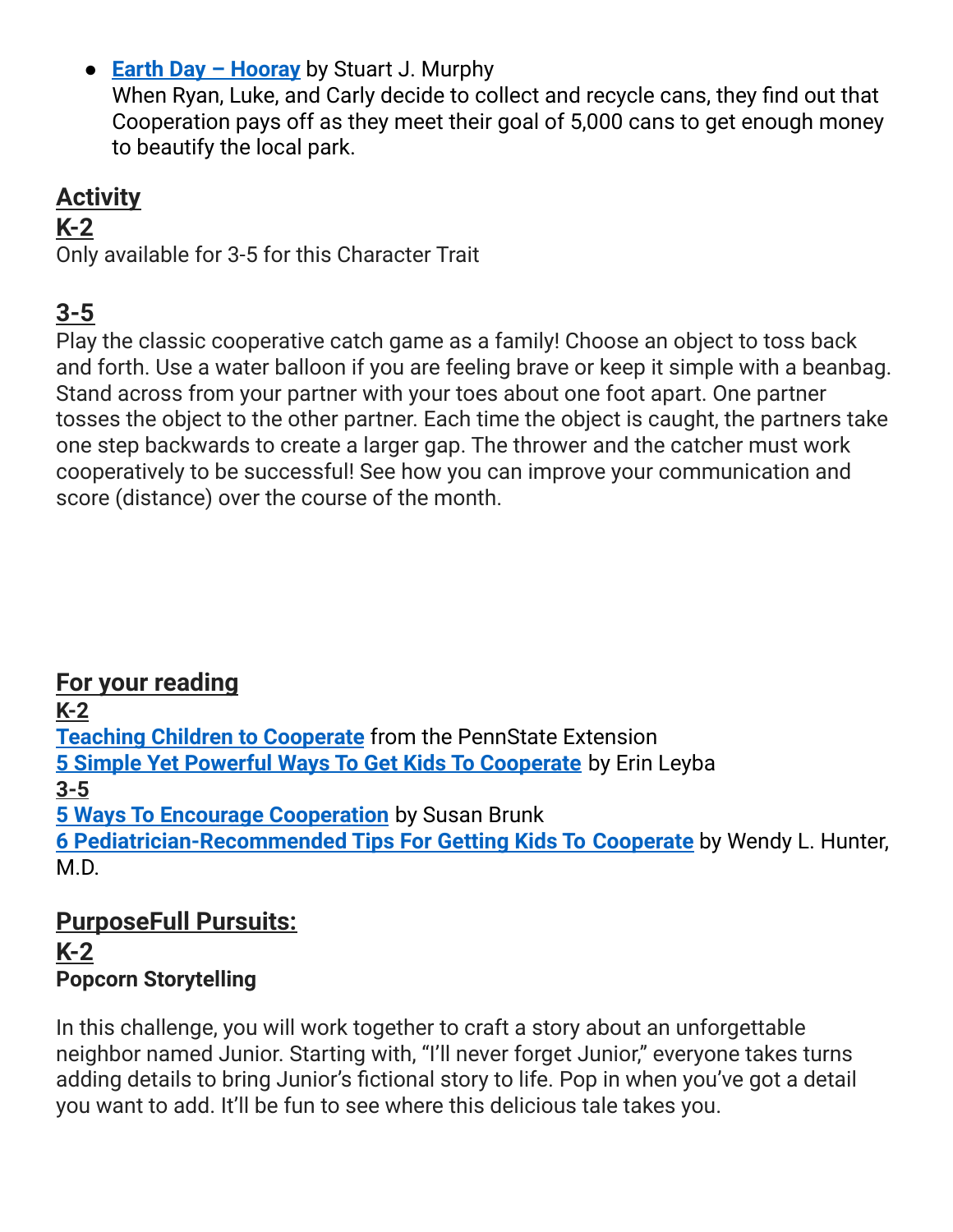If you want, write it down as you go! Leave room for illustrations. Who knows? You just may want to get this one published!

#### **Creating Your Family Crest**

Does your family have a Family Crest? A Family Crest is a coat of arms typically drawn on a shield, unique to your family, to honor your family name. In this challenge, you will work together to research to find out if your family already has a crest. If not, here's your chance to create your Family Crest. What symbols, words, colors, logo will you use to represent your family, to tell the world who you are and what you stand for?

Using whatever supplies you want, work together to make one. When it's done, take a picture and send it to other family to see if they want to contribute!

#### **Cooperation Cook-off**

Invite another family to join you in a Cooperation Cook-off! You and your child will partner up and compete against another duo or trio to see who can make the better \_\_\_\_\_. At the end, have a tasting for your families (or for the neighborhood!) and the prize is a delicious meal for all!

#### **Board Game Night**

Search through your cupboards for some board games your family has not played in a while. Pop some popcorn and have fun playing together! Look for moments of Cooperation that you can point out to your kids. For example:

- Choosing which game to play
- Choosing who gets to go first
- Handling wins and losses
- Working together to solve a problem

Better yet, play a game that is normally played solo with a partner and see how you can navigate working together toward a common cause!

### **3-5**

#### **That's Puzzling**

Put all of the pieces of a jigsaw puzzle out on a common-area table and work as a family to build the puzzle. As an additional challenge, could you do it without the picture on the box as a reference point?

#### **Cooking Up Cooperation**